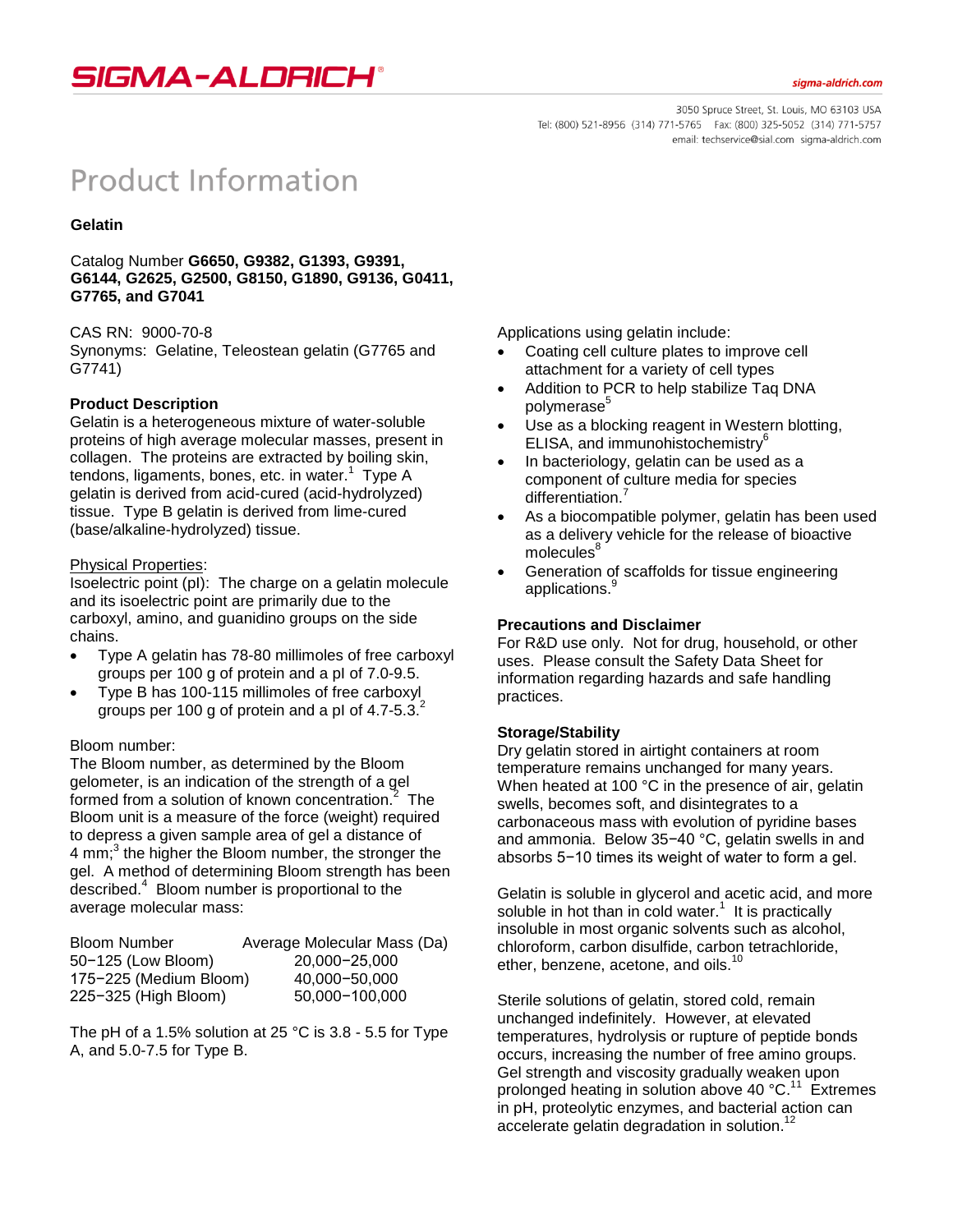#### **Procedure**

Cell Culture Using 2% Solution (Catalog Number G1393): Optimal conditions for attachment must be determined for each cell line and application.

- 1. Allow gelatin solution to completely liquefy at 37 °C.
- 2. Coat culture surface with 5-10 mL gelatin solution/cm<sup>2</sup> (i.e., 0.1-0.2 mg/cm<sup>2</sup> gelatin).
- 3. Allow surface to dry at least 2 hours before introducing cells and medium.

#### **References**

- 1. *The Merck Index*, 12th Ed., p. 742, #4388 (1996).
- 2. (new 2) "GMIA Gelatin Handbook 2019", Gelatin Manufacturers Institute of America.
- 3. Osorio, F.A. *et al*., Effects of Concentration, Bloom Degree, and pH on Gelatin Melting and Gelling Temperatures Using Small Amplitude Oscillatory Rheology. *Int. J. Food Properties*, **10(4)**, 841-851 (2007).
- 4. *United States Pharmacopeia* XX, p. 1017 (1990).
- 5. Cha, R.S. and Thilly, W.G., "Specificity, efficiency and fidelity of PCR", in *PCR Primer: A Laboratory Manual* (Dieffenbach, C.W., and Dveksler, G.S., eds.). Cold Spring Harbor Laboratory Press (New York), pp. 37-51 (1995).
- 6. Vogt, R.F. Jr. *et al*., Quantitative differences among various proteins as blocking agents for ELISA microtiter plates. *J. Immunol. Methods*, **101(1)**, 43- 50 (1987).
- 7. Levine, M., and Carpenter, D.C., Gelatin liquefaction by bacteria. *J. Bacteriol.*, **8(4)**, 297-306 (1923).
- 8. Young, S. *et al*., Gelatin as a delivery vehicle for the controlled release of bioactive molecules. *J. Control Release*, **109(1-3)**, 256-274 (2005).
- 9. Huang Y, *et al*., *In vitro* characterization of chitosan-gelatin scaffolds for tissue engineering. *Biomaterials*, **26(36)**, 7616-7627 (2005).
- 10. *Martindale The Extra Pharmacopeia*, 29th Edition (J.E.F. Reynolds, ed.). The Pharmaceutical Press (London), p. 818 (1989).
- 11. Lieben, F., On the Hydrolysis of Proteins and Peptones at High Temperatures and on the Catalytic Effect of Metal Ions on the Rate of Hydrolysis. *J. Biol. Chem.*, **151(1)**, 117-121 (1943).
- 12. Croome, R.J., Acid and Alkaline Hydrolysis of Gelatin. *J. Appl. Chem*., **3(6)**, 280-286 (1953).

#### **Related Products**

- Gelatin Blocking Buffer, for molecular biology, powder blend (Catalog Number G7663): provides 1 liter of blocking buffer after reconstitution
- Glycerol Gelatin (Catalog Number GG1), prepared with gelatin, glycerol, and phenol: an aqueous slide mounting medium for histological use
- Gelatin Veronal Buffer (Catalog Number G6514)
- Gelatin Iron Medium, for microbiology (Catalog Number G0289)
- Lactose Gelatin Broth (Base), for microbiology (Catalog Number 61348)
- Gelatin Hydrolysate Enzymatic (Catalog Number G0262)
- Nutrient Gelatin, for microbiology (Catalog Number 70151)

CS,MAC,KTA,MAM,GCY,SM 10/20-1